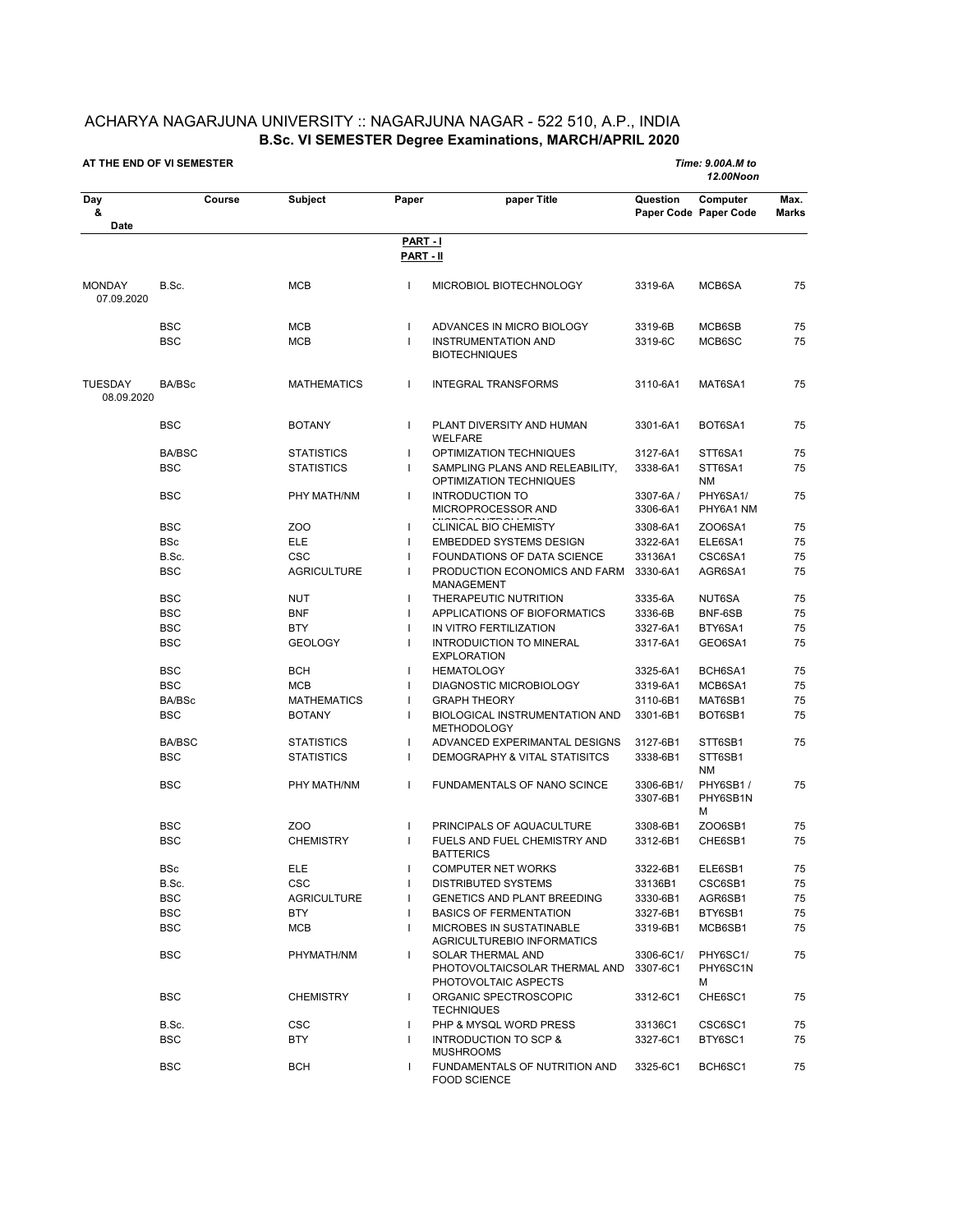| WEDNESDAY BA/BSc |               | <b>MATHEMATICS</b> | $\mathbf{I}$ | ADVANCED NUMERICAL ANALYSIS                                                    | 3110-6A2              | MAT6SA2                   | 75 |
|------------------|---------------|--------------------|--------------|--------------------------------------------------------------------------------|-----------------------|---------------------------|----|
| 09.09.2020       |               |                    |              |                                                                                |                       |                           |    |
|                  | <b>BSC</b>    | <b>BOTANY</b>      | $\mathbf{I}$ | ETHNOBOTANY AND MEDICINAL<br><b>BOTANY</b>                                     | 3301-6A2              | BOT6SA2                   | 75 |
|                  | <b>BA/BSC</b> | <b>STATISTICS</b>  | $\mathbf{I}$ | OPERATIONS RESEARCH                                                            | 3127-6A2              | STT6SA2                   | 75 |
|                  | <b>BSC</b>    | <b>STATISTICS</b>  | $\mathbf{I}$ | <b>OPERATION RESEARCH</b>                                                      | 3338-6A2              | STT6SA2<br>ΝM             | 75 |
|                  | <b>BSC</b>    | PHYMATH/NM         | $\mathbf{I}$ | COMPUTATIONAL METHODS AND<br><b>PROGRAMMING</b>                                | 3306-6A2/<br>3307-6A2 | PHY6SA2/<br>PHY6SA2N<br>м | 75 |
|                  | <b>BSC</b>    | ZO <sub>O</sub>    | $\mathbf{I}$ | <b>HAEMATOLOGY</b>                                                             | 3308-6A2              | ZO06SA2                   | 75 |
|                  | <b>BSc</b>    | <b>ELE</b>         | $\mathbf{I}$ | ELECTRONIC INSTRUMENTATION                                                     | 3322-6A2              | ELE6SA2                   | 75 |
|                  | B.Sc.         | <b>CSC</b>         |              | <b>BIG DATA TECHNOLOGY</b>                                                     | 33136A2               | CSC6SA2                   | 75 |
|                  | <b>BSC</b>    | <b>AGRICULTURE</b> |              | POST HARVEST MANAGEMENT AND<br>VALUE ADDITION OF HORTICULTURAL<br><b>CROPS</b> | 3330-6A2              | AGR6SA2                   | 75 |
|                  | <b>BSC</b>    | NUT                | $\mathbf{I}$ | <b>FOOD PRESERVATION</b>                                                       | 3335-6B               | NUT6SB                    | 75 |
|                  | <b>BSC</b>    | <b>BTY</b>         | $\mathbf{I}$ | <b>EMBRYO TECHNOLOGY</b>                                                       | 3327-6A2              | BTY6SA2                   | 75 |
|                  | <b>BSC</b>    | <b>GEOLOGY</b>     |              | ENVIRONMENTAL GEOLOGY                                                          | 3317-6A2              | GEO6SA2                   | 75 |
|                  | <b>BSC</b>    | <b>BCH</b>         | $\mathbf{I}$ | CLINICAL MICROBIOLOGY                                                          | 3325-6A2              | BCH6SA2                   | 75 |
|                  | <b>BSC</b>    | <b>MCB</b>         |              | MICROBIAL QUALITY CONTROL IN<br>FOOD AND PHARMACEUTICAL<br><b>INDUSTRIES</b>   | 3319-6A2              | MCB6SA2                   | 75 |
|                  | BA/BSc        | <b>MATHEMATICS</b> | $\mathbf{I}$ | APPLIED GRAPH THEORY                                                           | 3110-6B2              | MAT6SB2                   | 75 |
|                  | <b>BSC</b>    | <b>BOTANY</b>      | $\mathbf{I}$ | MUSHROOM CULTURE AND<br><b>TECHNOLOGY</b>                                      | 3301-6B2              | BOT6SB2                   | 75 |
|                  | <b>BA/BSC</b> | <b>STATISTICS</b>  | $\mathbf{I}$ | <b>ACTURIAL STATISTICS</b>                                                     | 3127-6B2              | STT6SB2                   | 75 |
|                  | <b>BSC</b>    | <b>STATISTICS</b>  | $\mathbf{I}$ | ADVANCED EXPERMENTAL DESIGN                                                    | 3338-6B2              | STT6SB2NM                 | 75 |
|                  | <b>BSC</b>    | PHYMATH/NM         | $\mathbf{I}$ | SYNTHESIS AND CHARACTERIZATION<br>OF NANO METERIALS                            | 3306-6B2/<br>3307-6B2 | PHY6SB2/<br>PHY6SB2N<br>м | 75 |
|                  | <b>BSC</b>    | ZOO                | $\mathbf{I}$ | AQUACULTURE MANAGEMENT                                                         | 3308-6B2              | ZOO6SB2                   | 75 |
|                  | <b>BSC</b>    | <b>CHEMISTRY</b>   | $\mathbf{I}$ | <b>INORGANIC MATERIALS OF</b><br>INDUSTRIAL IMPORTANCE                         | 3312-6B2              | CHE6SB2                   | 75 |
|                  | <b>BSc</b>    | ELE                | $\mathbf{I}$ | <b>CONSUMER ELECTRONICS</b>                                                    | 3322-6B2              | ELE6SB2                   | 75 |
|                  | B.Sc.         | <b>CSC</b>         | $\mathbf{I}$ | <b>CLOUD COMPUTING</b>                                                         | 33136B2               | CSC6SB2                   | 75 |
|                  | <b>BSC</b>    | <b>AGRICULTURE</b> | $\mathbf{I}$ | ORGANIC FARMING AND<br>SUSTAINABLE AGRICULTURE                                 | 3330-6B2              | AGR6SB2                   | 75 |
|                  | BSC           | <b>BTY</b>         | $\mathbf{I}$ | FERMENTOR DESIGN AND<br><b>DOWNSTREAM</b>                                      | 3327-6B2              | BTY6SB2                   | 75 |
|                  | <b>BSC</b>    | PHY                | $\mathbf{I}$ | WIND, HYDRO AND OCEAN ENERGIC'S                                                | 3306-6C2/<br>3307-6C2 | PHY6SC2/<br>PHY62NM       | 75 |
|                  | BSC           | <b>BCH</b>         | $\mathbf{I}$ | NUTRITION FOR THE FAMILY & PUBLIC 3325-6C2<br><b>HEALTH</b>                    |                       | BCH6SC2                   | 75 |
|                  | <b>BSC</b>    | <b>MCB</b>         | $\mathbf{I}$ | BIO FERTILIZERS AND BIO PESTICIDES 3319-6B2                                    |                       | MCB6SB2                   | 75 |
|                  | <b>BSC</b>    | <b>CHEMISTRY</b>   | $\mathbf{I}$ | ADVANCED ORGANIC REACTIONS                                                     | 3312-6C2              | CHE6SC2                   | 75 |
|                  | B.Sc.         | <b>CSC</b>         | п            | ADVANCED JAVA SCRIPT<br>JOUERY/AJAZ/JSON/ANGULAR JS                            | 33136C2               | CSC6SC2                   | 75 |
|                  | <b>BSC</b>    | BTY                | $\mathbf{I}$ | PRODUCTION OF SCP & MUSHROOMS 3327-6C2                                         |                       | BTY6SC2                   | 75 |
| SATURDAY         | <b>BSC</b>    | <b>BOTANY</b>      | $\mathbf{I}$ | PHARMACOGNOSY AND<br><b>PHYTOCHEMISTRY</b>                                     | 3301-6A3              | BOT6SA3                   | 75 |
| 12.09.2020       | <b>BSC</b>    | PHYMATH/NM         | $\mathbf{I}$ | ELECTRONIC INSTRUMENTAION                                                      | 3306-6A3/<br>3307-6A3 | PHY6SA3/<br>PHY6SA3N<br>м | 75 |
|                  | <b>BSC</b>    | ZOO                | $\mathbf{I}$ | CLINICAL MICROBIOLOGY                                                          | 3308-6A3              | ZOO6SA3                   | 75 |
|                  | <b>BSc</b>    | <b>ELE</b>         |              | POWER ELECTRONICS                                                              | 3322-6A3              | ELE6SA3                   | 75 |
|                  | <b>BSC</b>    | <b>AGRICULTURE</b> |              | ANIMAL HUSBANDRY                                                               | 3330-6A3              | AGR6SA3                   | 75 |
|                  | <b>BSC</b>    | <b>BTY</b>         |              | ETHICAL ISSUES AND IPR                                                         | 3327-6A3              | BTY6SA3                   | 75 |
|                  | <b>BSC</b>    | <b>GEOLOGY</b>     |              | INTRODUCTION TO REMOTE SENSING 3317-6A3                                        |                       | GEO6SA3                   | 75 |
|                  | <b>BSC</b>    | <b>NUT</b>         | $\mathbf{I}$ | & G1S<br>DIETHERAPY II AND DIET                                                | 3335-6C               | NUT6SC                    | 75 |
|                  | <b>BSC</b>    | <b>BCH</b>         | $\mathbf{I}$ | COUNSELLING<br>BIOCHEMICAL CORRELATION IN                                      | 3325-6A3              | BCH6SA3                   | 75 |
|                  |               |                    |              | <b>DISEASES</b>                                                                |                       |                           |    |